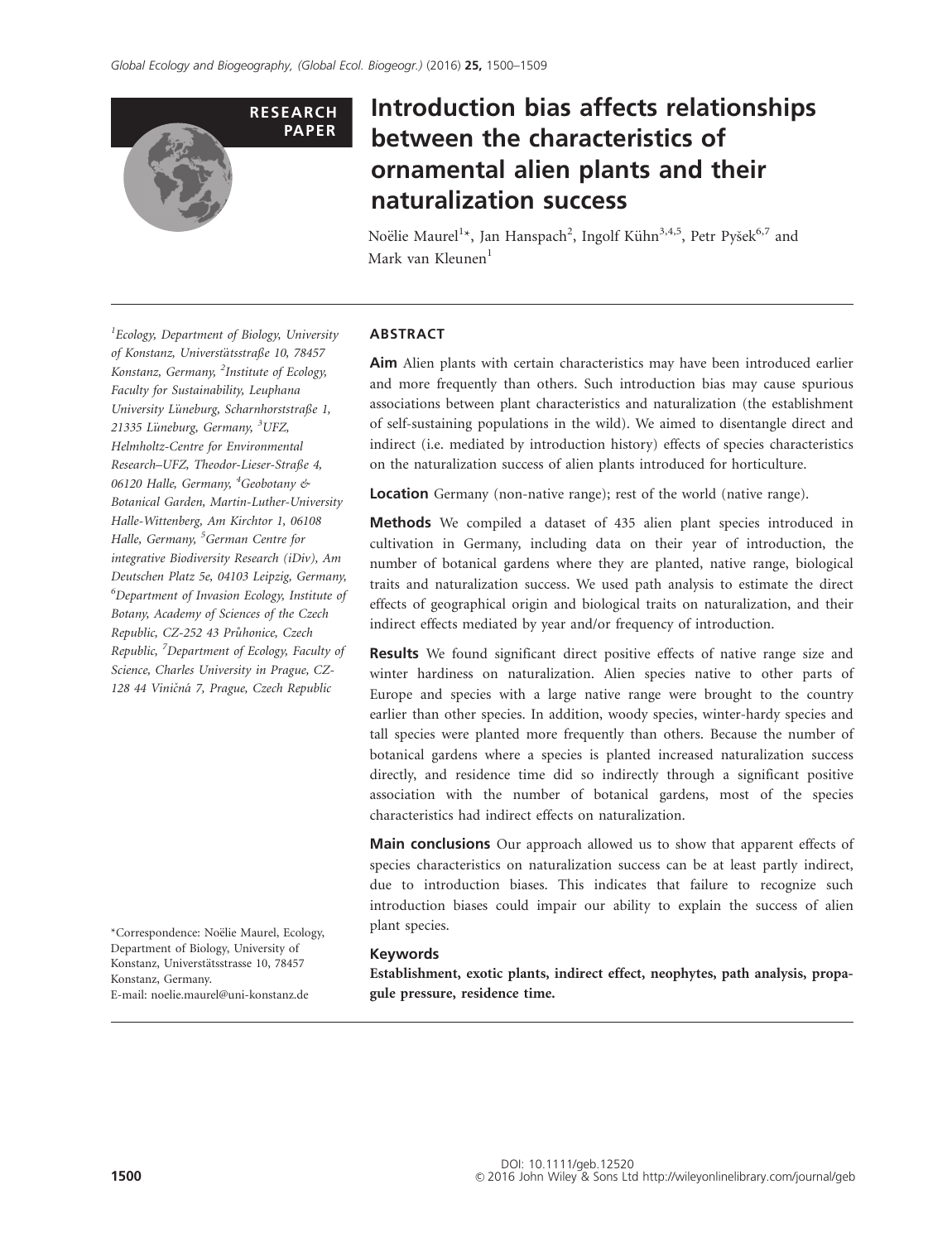## INTRODUCTION

Biotic exchange is a major component of global change (Leadley et al., 2010), and over 13,000 species of the global flora have become naturalized outside their native ranges due to human activity (van Kleunen et al., 2015b). Therefore, a major area of research in ecology aims to understand why some introduced alien plant species establish in the wild and others do not. Studies have therefore analysed a broad range of species characteristics, and various biological traits have been found to be associated with the success of alien plants (Pyšek & Richardson, 2007; van Kleunen et al., 2010a). However, only a few characteristics show consistent patterns across studies, making the overall findings rather ambiguous.

In addition to intrinsic idiosyncrasies of plant invasions, a lack of consistent findings among studies may have several other causes. First, species are introduced to different habitats, and the characteristics that matter for invasion thus have to be context dependent (Pyšek & Richardson, 2007; Kueffer et al., 2013). Second, species have to overcome different barriers to proceed from one invasion stage to the next. They first have to be introduced to the target range, then they have to establish self-sustaining populations (i.e. naturalize) and ultimately they have to rapidly spread there to become invasive (Blackburn et al., 2011). Different suits of characteristics might be advantageous for crossing these different barriers in the invasion process (Richardson & Pyšek, 2012; van Kleunen et al., 2015a). Third, to identify the characteristics driving the success of alien plant species, studies have used different types of comparisons (e.g. alien versus native species, or naturalized versus non-naturalized alien species). While the sets of species that are being compared determine the question that can be addressed, this crucial aspect has frequently been neglected (Cassey et al., 2004a; van Kleunen et al., 2010b). Finally, both time since introduction (Pyšek et al., 2009a; Williamson et al., 2009) and propagule pressure (Lockwood et al., 2005; Donaldson et al., 2014) influence the success of species in their introduced range. Therefore, the introduction history should be taken into account (Phillips et al., 2010; Pyšek et al., 2015).

It is likely that the chance of a species being introduced early and planted frequently depends on certain characteristics, including those related to its native distribution as well as its biological traits. The probability of being introduced is associated with certain species characteristics, such as body mass and population size in birds (Blackburn & Duncan, 2001; Cassey et al., 2004b), body size in salmonid fish (Colautti, 2005) and litter size and reproductive life span in mammals (Capellini et al., 2015). Evidence for plants is scarcer, but, for example, species with fast and abundant germination have been preferentially introduced for cultivation (Chrobock et al., 2011). Despite the likelihood of such an 'introduction bias' (van Kleunen et al., 2015a), the search for characteristics promoting success of alien plant species has mostly focused on the later stages of the invasion process. Indeed, very few studies have addressed the earliest stages, i.e. transport and introduction (Pyšek et al., 2003; van Kleunen et al., 2007). One of the studies that did showed that, among neophytes in the Czech Republic, those species with a mixed competitor/stress-tolerator/ruderal strategy, annual species and species native to other parts of Europe had been introduced earlier than those not possessing these characteristics (Pyšek et al., 2003). The major consequence of an introduction bias is that plant characteristics may not only affect the success of alien species directly, but also indirectly via their introduction history (Fig. 1a). Ignoring such potential biases could result in spurious associations between characteristics and success of alien species or could obscure true associations.

Path analysis is a powerful statistical framework that allows for the simultaneous analysis of several direct and indirect relationships among variables (Shipley, 2000). Pyšek et al. (2015) have recently used path analysis to assess how



Figure 1 (a) Conceptual framework. Species characteristics and introduction history can directly affect naturalization success (black solid arrows). However, species characteristics may also partly determine introduction history (i.e. there may be an introduction bias, grey dashed arrow), thereby affecting naturalization success indirectly. (b) Full path model used to analyse the determinants of naturalization success.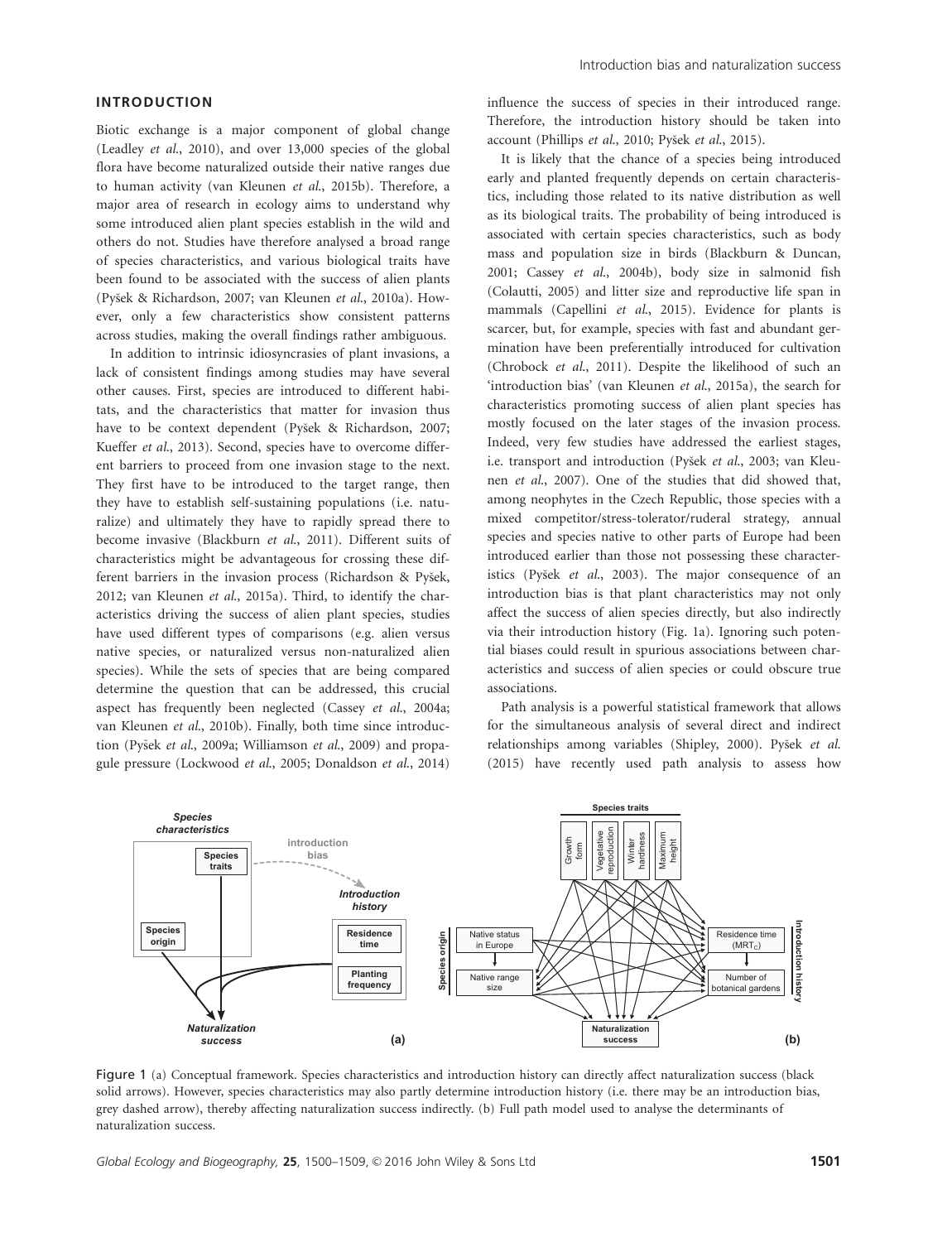characteristics of species that are already naturalized could indirectly influence their invasion success (i.e. how widely they have naturalized) because of their introduction history. However, to the best of our knowledge, no study has yet analysed the role of introduction bias in the preceding stage of the invasion process, i.e. why some introduced alien plants successfully naturalized and others failed. Actually, very few studies have addressed this crucial early stage of the invasion process (Richardson & Pyšek, 2012), mainly because such analysis requires data on failed naturalizations in order to avoid conflating the probabilities of introduction and naturalization (Diez et al., 2009). The few studies that used such data (e.g. Dehnen-Schmutz et al., 2007a; Hanspach et al., 2008; Bucharova & van Kleunen, 2009; Pemberton & Liu, 2009) did not disentangle direct effects of plant characteristics on naturalization success from indirect effects due to introduction bias.

Of all the introduction pathways, ornamental trade is the largest source of naturalized and invasive plants (Reichard & White, 2001; Lambdon et al., 2008). Because for some regions there are historical records about when and where certain ornamental plants have been introduced, these records offer the unique opportunity to test for an introduction bias and its consequences for naturalization success. In this study, we took advantage of a unique source on the year of ornamental plant introductions to Germany (Krausch, 2003). We combined these historical data with data on numbers of planting records in botanical gardens, geographical and biological characteristics and naturalization success of ornamental alien plant species in Germany in order to test their hypothesized relationships (Fig. 1b) using path analysis. Our study was guided by the following questions: (1) which species characteristics are associated with the minimum residence time in cultivation (time elapsed since the year of introduction) and/or the number of botanical gardens where the species has been planted (in other words, is there an introduction bias, and if so, of what direction and magnitude) and (2) how strong are direct and indirect effects of species characteristics on naturalization success?

## METHODS

#### Data compilation

The test for an introduction bias is mainly restricted by the availability of data on the year of introduction. Therefore, we used as a basis for our study a unique dataset on vascular plant species introduced as ornamental garden plants in Germany. The list of plant species and the year of their introduction to Germany was compiled from Krausch (2003). The author of that book carried out intensive research on the history of plant introductions in German gardens. As the list of species was compiled from a historical perspective, irrespective of the naturalization success of the species, it should be unbiased in this regard. However, because the list includes relatively few recently introduced species and few rarely planted species, the overall proportion of naturalized species on the list is likely to be higher than among all ornamental species. The year of introduction reported in Krausch (2003) is the earliest documented year of cultivation, with a main focus on gardens in Germany, and a few additional references to gardens in neighbouring countries. For 49 species, there was no exact year of introduction but a period of time that spanned up to 50 years. For these species, we took the middle of the reported period as the year of introduction (e.g. 1525 for 'first half of the 16th century'). As trans-oceanic plant introductions mainly started after the discovery of the Americas, we excluded species introduced before 1492 (Pyšek et al., 2004). The 'minimum residence time since cultivation'  $(MRT<sub>C</sub>)$  was calculated as the number of years between 2015 and the year of introduction in cultivation. It differs from the minimum residence time that has been frequently used in plant invasion studies, and which refers to the time since first record of a species spontaneously growing in the wild (e.g. Pyšek & Jarošík, 2005; Richardson & Pyšek, 2006). We refer to this measure of residence time, which is obviously not available for non-naturalized alien species, as 'minimum residence time in the wild'  $(MRT<sub>W</sub>)$ .

Species names as reported in Krausch (2003) were standardized according to the taxonomy of The Plant List [\(http://](http://www.theplantlist.org) [www.theplantlist.org](http://www.theplantlist.org)) using the R package 'Taxonstand' (Cayuela et al., 2012), with adjustments based on GRIN (<http://pgrdoc.bioversity.cgiar.org/taxcheck/grin/index.html>) and TNRS [\(http://tnrs.iplantcollaborative.org/index.html\)](http://tnrs.iplantcollaborative.org/index.html). Taxa reported at the infraspecific level were discarded when

no match was found with the databases used for data on species characteristics and planting intensity.

Planting intensity was estimated as the number of German botanical gardens where a species was cultivated (i.e. listed as an accession) according to the SysTax database during the period from 1989 (when the database was initiated) to 2005 ([http://www.biologie.uni-ulm.de/systax;](http://www.biologie.uni-ulm.de/systax) using data from Hanspach et al., 2008). It is hereafter referred to as 'number of botanical gardens'. Although plantings in botanical gardens may not be representative of all ornamental plantings, and many naturalization events are likely to result from plantings in domestic gardens, botanical gardens are important focal introduction sites (e.g. Dawson et al., 2008), and planting records in botanical gardens correlate with other measures of planting intensity such as the number of companies having a species for sale (see Appendix S1 in Supporting Information).

We estimated native range size as the number of TDWG level-2 regions defined by the Biodiversity Information Standards (52 regions in total; Brummitt, 2001) where a species is native, according to GRIN ([http://www.ars-grin.gov/](http://www.ars-grin.gov/cgi-bin/npgs/html/tax_search.pl) [cgi-bin/npgs/html/tax\\_search.pl\)](http://www.ars-grin.gov/cgi-bin/npgs/html/tax_search.pl) and the Kew World Checklist [\(http://apps.kew.org/wcsp/about.do](http://apps.kew.org/wcsp/about.do)). Native range size for our species ranged from 1 to 15 regions. In addition, we used these data to distinguish between 'European aliens' (i.e. species alien to Germany but native in other parts of Europe) and 'non-European aliens' (i.e. species considered alien to all of Europe).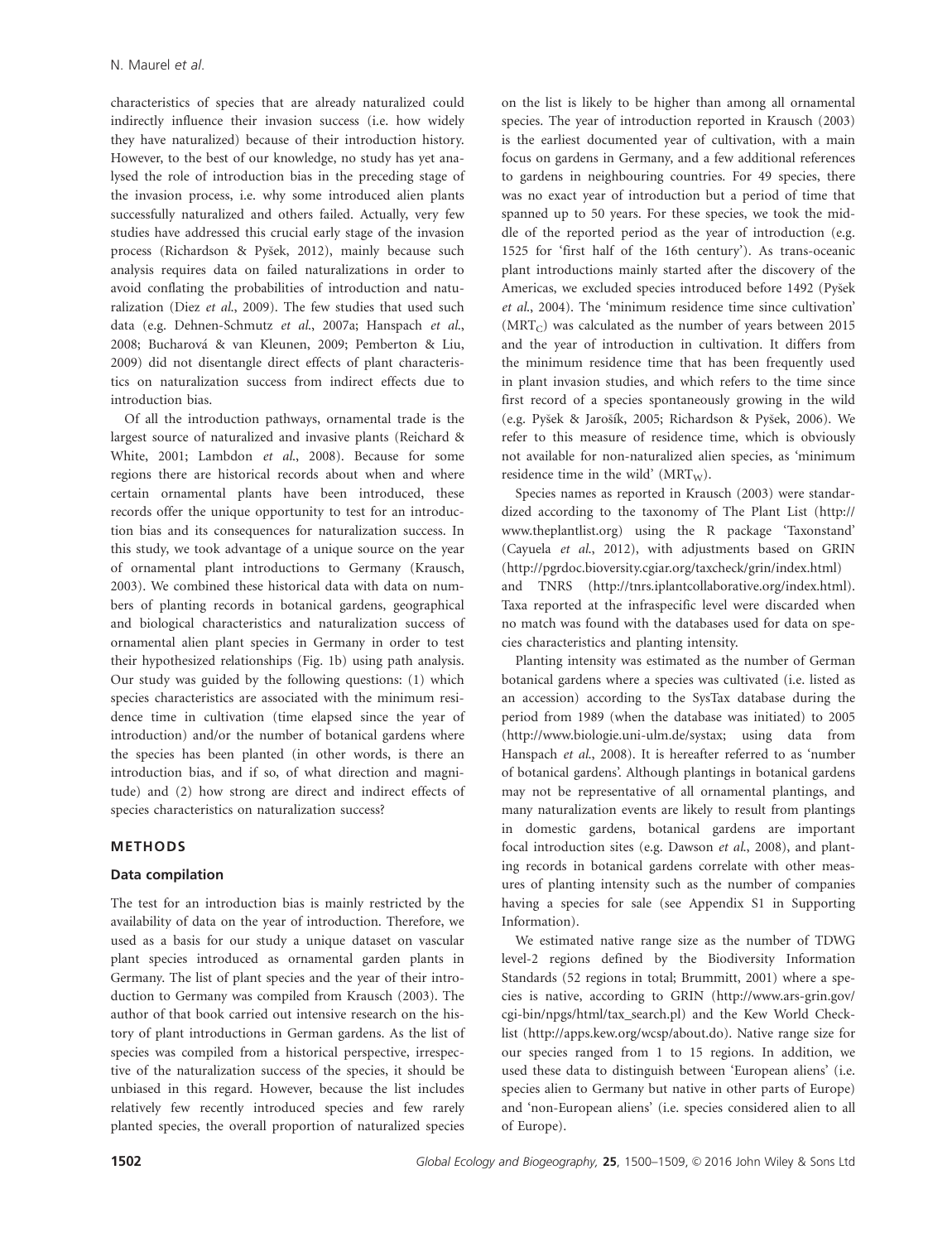For all species, data on biological traits were extracted from the European Garden Flora database (EGF; Cullen et al., 2011). We selected traits that were likely to be ecologically meaningful and have been reported as important for naturalization success in previous studies (e.g. Dehnen-Schmutz et al., 2007b; Hanspach et al., 2008). Inclusion of traits was, however, limited to those that were available for most of our species: growth form (woody, perennial herb, annual herb), ability to reproduce vegetatively (yes, no), maximum height and winter hardiness (following the sevenlevel EGF scale: H1–H5 and G1–G2; Cullen et al., 2011). As there were very few graminoids, we kept graminoids and forbs together as herbs. The two least hardy categories include species that are not frost hardy, and thus require cool (G1) or heated (G2) glasshouse protection during the winter in Germany. Given the very small number of species in category G2, we merged the G1 and G2 categories.

We ended up with 435 ornamental alien species in the dataset. Naturalization status of these species in Germany was extracted from the DAISIE database [\(http://www.europe](http://www.europe-aliens.org)[aliens.org,](http://www.europe-aliens.org) last accessed February 2014). A species was considered naturalized when the status for this species was 'alien established'. Of the 435 species, 79 (18%) are considered naturalized.

Given that there are few species for which the year of introduction is known, the species in our dataset are a small subset of all garden plant species ever introduced to Germany. Compared with other vascular plant species with available EGF trait data (15,276 species in total) species in our dataset are on average taller and hardier, and there is a smaller proportion of woody species and a higher proportion of annual herbs and European aliens (Appendix S2). Our dataset nevertheless covers to a large extent the entire range of levels of categorical traits and values of continuous traits found in the EGF. Therefore, deviations in average trait values between the dataset and the other ornamental species in Europe are unlikely to affect the representativeness of our results (Nakagawa, 2015).

### Statistical analyses

### Imputation of missing data

As is common for these kinds of data, the dataset contained missing trait values (up to 22.5% for the ability to reproduce vegetatively). Deletion of all species with incomplete entries would reduce sample size by 27% ( $n = 316$ ; see Appendix S2) and thus would reduce statistical power. In addition, deletion of these species could lead to misleading results because the data are not missing completely at random (see Appendix S2). We therefore imputed missing values of maximum height and ability to reproduce vegetatively using a nonparametric iterative method based on the random forest algorithm as implemented in the R package 'missForest' (Stekhoven & Buhlmann, 2012). Imputation was repeated 100 times. We did imputations and all statistical analyses in R 3.1.1 (R Core Team, 2014).

#### Path analysis

Based on a priori hypotheses summarized in our conceptual framework (Fig. 1a), we built a path model to assess the drivers of naturalization success among introduced ornamental alien species. This model (Fig. 1b) included the following variables: naturalization success (binary variable),  $MRT_C$ (continuous), number of botanical gardens (continuous), native status in Europe (binary), native range size (continuous), winter hardiness (ordinal), growth form (categorical, but coded as three binary dummy variables), ability to reproduce vegetatively (binary) and maximum height (continuous). In the path model, naturalization success (the probability of an introduced species becoming naturalized) could depend on all species characteristics and on  $MRT_C$  and number of botanical gardens. Both  $MRT_C$  and number of botanical gardens could also depend on any of the species characteristics (i.e. if there is an introduction bias). Because planting intensity could depend on time since introduction (i.e. time since introduction contributes to propagule pressure), we also included a path from  $MRT_C$  to number of botanical gardens. As species traits may determine the size of the native range (Pyšek et al., 2009b; Pyšek et al., 2015), we also included the corresponding paths. Additionally, we tested a path from native status in Europe to native range size, to account for the fact that species alien to Germany but native elsewhere in Europe had either a Eurasian or a large Mediterranean native distribution and were therefore more likely to occur as native in a larger number of regions. All continuous variables were standardized to a mean of zero and unit variance. To account for the correlation between growth form and maximum height (woody species are taller than most herbaceous ones), the latter was standardized within each growth-form category.

As the assumption of multivariate normality was violated, we could not use path-parameter estimation methods based on maximum likelihood. Therefore, we used a diagonally weighted least squares (DWLS) estimation method instead, and obtained standard errors of the parameter estimates from 1000 bootstraps. Path analyses were done for each of the 100 partially imputed datasets, and the results were averaged across these 100 runs. The results of the path analysis done using partially imputed data were consistent with those of the path analysis done on the subset of species with complete data (Appendix S3). Therefore, we consider the imputations to be reliable, and we present the results of the analysis that used partially imputed data.

All path analyses were done using the R packages 'lavaan' (Rosseel, 2012) and 'semTools' (semTools Contributors, 2015). To assess goodness-of-fit of the models, we calculated two absolute fit indices, the weighted root mean square residual (WRMR; Muthén & Muthén, 1998–2010) and the gamma hat ( $\hat{\gamma}$ ; Steiger, 1989), which is derived from the goodness of fit index, and one incremental  $(=$  relative) fit index, the comparative fit index (CFI; Bentler, 1990), which compares the fit of the tested model to the fit of a null model. Model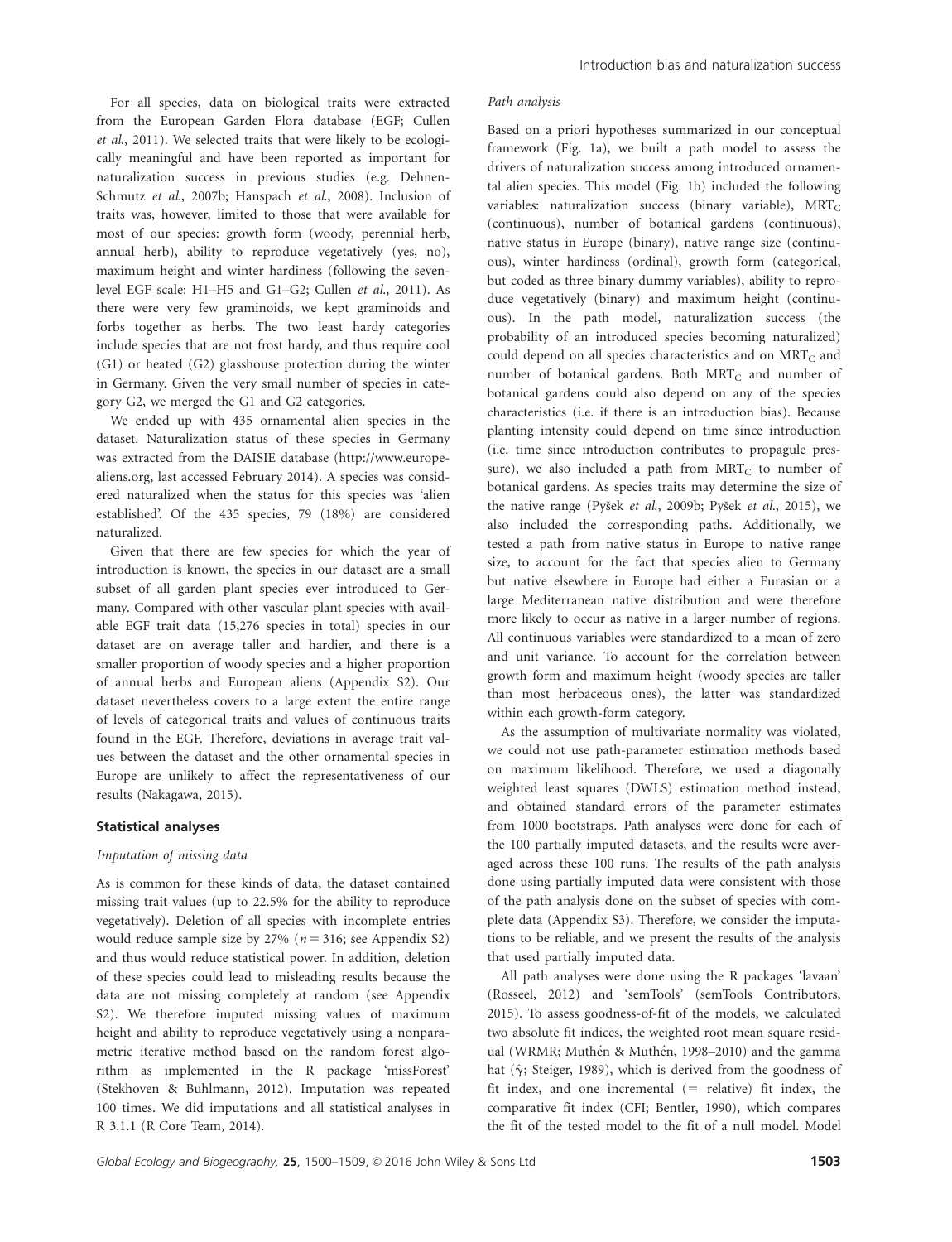fit is considered to be good when WRMR < 1,  $\hat{\gamma}$  > 0.95 and  $CFI > 0.95$  (Hu & Bentler, 1999). The three fit indices all met the standard criteria: CFI = 0.983,  $\hat{\gamma}$  = 0.992, WRMR = 0.463. Moreover, there was no large value in the residual covariance matrix, which also indicates that the model fitted the data. To evaluate the amount of variation in naturalization success explained by our model we calculated the  $R^2$  value.

Path analysis provides insights into direct and indirect effects that cannot be achieved with other statistical approaches. A disadvantage of path analysis involving noncontinuously distributed data such as we had (naturalization success as binary data) is that it is not straightforward to account for phylogenetic non-independence of species. However, while we found significant phylogenetic signals for most variables, these signals were of relatively small magnitude (Appendix S4). Therefore, the lack of phylogenetic correction in our analysis should have minor effects on the results.

### RESULTS

Path analysis disentangled the direct and indirect effects underlying the patterns of association between naturalization success and species characteristics depicted in Fig. 2. Direct and indirect effects of species characteristics jointly explained 26.9% of the variation in naturalization success (Fig. 3, Appendix S3).

## Direct effects of introduction history and species characteristics on naturalization success

MRTC did not directly affect naturalization success, but number of botanical gardens had a significant positive direct effect (Fig. 3). Despite apparent associations between most species characteristics and naturalization success (Fig. 2), only native range size and winter hardiness had significant direct effects on naturalization success (Fig. 3). The effects of these two characteristics were positive. The other four species characteristics had no significant direct effects on naturalization success.

#### Introduction bias

Alien plant species native to other parts of Europe were introduced to Germany significantly earlier (Figs 3 & 4a) than non-European ones. In addition, these so-called European aliens had larger native ranges, and native range size had a positive effect on  $MRT_C$  (Figs 3 & 4b).

Number of botanical gardens was significantly positively associated with increasing  $MRT_C$  (Fig. 3). Annual and perennial herbs were planted in significantly fewer German botanical gardens than woody species (Figs 3 & 4c). Winter hardiness had a significantly positive effect on number of botanical gardens (Figs 3 & 4d). Number of botanical gardens tended to be positively associated with maximum height (standardized within each growth-form category), but the relationship was not significant ( $P = 0.062$ ).



Figure 2 Observed relationship between naturalization success of ornamental alien plants in Germany and (a) number of botanical gardens, (b) minimum residence time since cultivation  $(MRT<sub>C</sub>)$ , (c) native range size, (d) maximum height, (e) native status in Europe, (f) growth form, (g) ability to reproduce vegetatively and (h) winter hardiness. Solid circles and error bars in (a)–(d) are the mean values and the 95% confidence intervals, respectively. Boxplots display the median and the interquartile range. In (e)–(h) the actual values are given next to each bar. Note that the plotted data represent the observed net effect resulting from both direct and indirect effects, not the direct effects alone. For example, the apparent effects of native status in Europe and of growth form (e, f) are due to an introduction bias (Fig. 4a, c). While path analysis allowed us to show how a particular species characteristic could influence naturalization success either directly or indirectly (or both), univariate analysis could have potentially led to erroneous conclusions on the proper role of this characteristic (see the results of univariate linear generalized models in Appendix S6).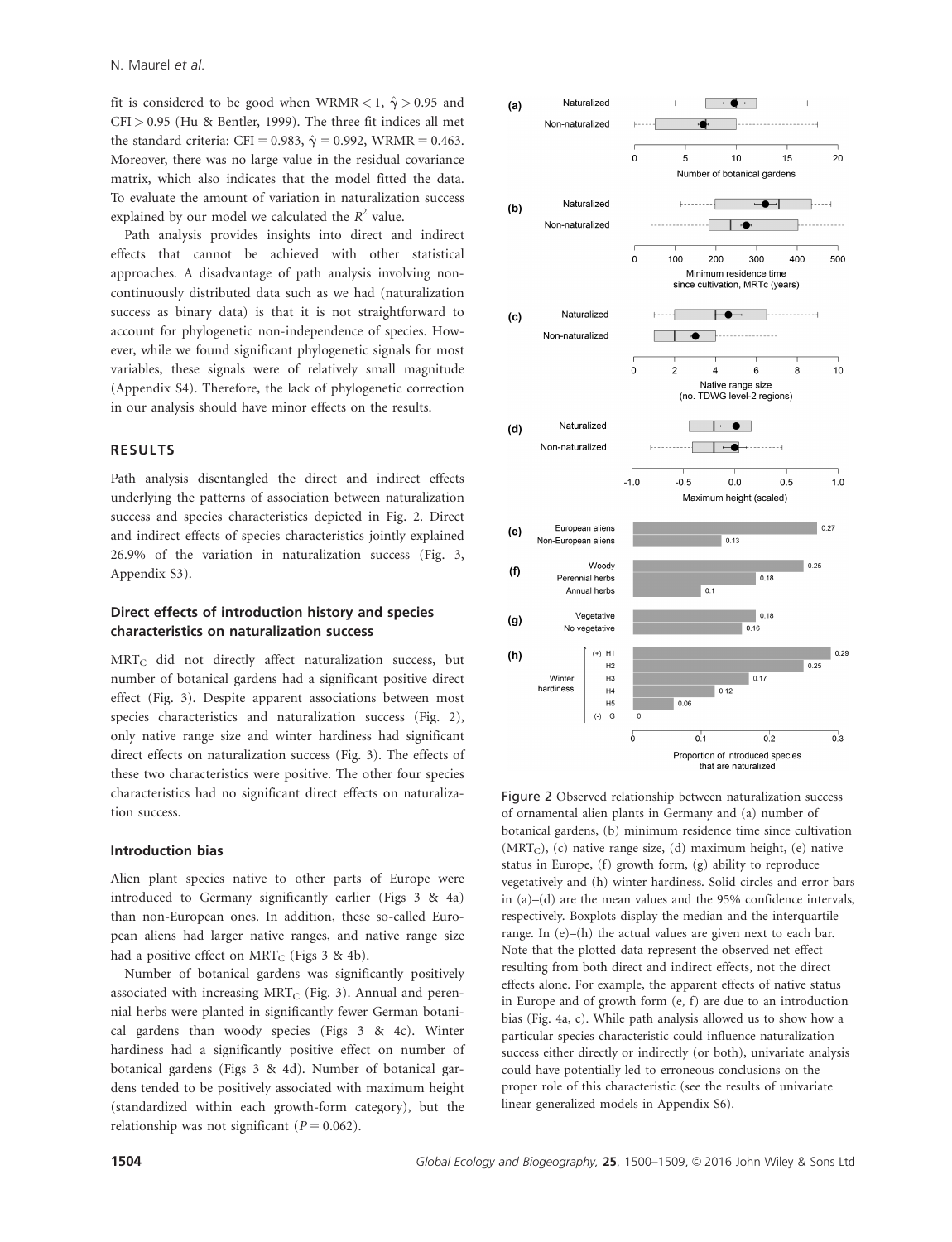

Figure 3 Results of path analysis for naturalization success of ornamental alien plants in Germany. Significant paths  $(P < 0.05)$ are displayed, with the significance indicated with asterisks (\*\*\*P<0.001, \*\*0.001<br/>  $<\!P\!<\!0.01,$  \*0.01<br/>  $<\!P\!<\!0.05).$  Nonsignificant paths ( $P > 0.05$ ) are not displayed. Path coefficient estimates provide a measure of the importance of the relationship (the larger the coefficient, the stronger the relationship). The thickness of an arrow is proportional to the value of the path coefficient estimate. For the effects of growth form, 'a' refers to annual herbs and 'p' to perennial herbs, both relative to woody species. See Appendix S3 for the detailed results of path analyses.

## Relative importance of direct and indirect effects of species characteristics on naturalization

Two characteristics, native range size and winter hardiness, had both direct and indirect significant effects on naturalization success. For native range size, the indirect effect accounted for just 3% of the total effect (indirect effect, 0.006; direct effect, 0.216), whereas for winter hardiness it accounted for 32% of the total effect (indirect effect, 0.082; direct effect, 0.174). Native status in Europe and growth form only indirectly affected naturalization success. Maximum height and the ability to reproduce vegetatively did not influence naturalization success significantly, neither directly nor indirectly.

## **DISCUSSION**

By using path analysis, we demonstrated that the effects of several species characteristics on naturalization success – here in particular the size of a species' native range, whether it is native to other parts of Europe outside Germany, as well as its growth form and winter hardiness – are mediated by introduction bias (Fig. 3). This bias results from the fact that ornamental species with certain characteristics were introduced earlier or more frequently than others, and that the minimum residence time since cultivation, that is how long ago the species has been brought into cultivation in the country, correlated with number of botanical gardens, which in turn increased the probability of naturalization. So, the net effect, i.e. the sum of direct and indirect effects, of species characteristics on naturalization success may not just reflect a direct causal relationship, unlike often assumed in macroecological studies on invasions.

Of the six species characteristics included in our study, native range size and winter hardiness had significant direct effects on naturalization success in Germany. Species with a large native range were more likely to naturalize than those with a smaller range. It has been argued that a large native range indicates that the species has a high environmental tolerance or versatility (Dehnen-Schmutz et al., 2007a,b; Hanspach et al., 2008) and a high dispersibility (Gaston, 2003), or has a large chance of being picked up and introduced elsewhere (Pyšek et al., 2004; van Kleunen et al., 2007; Gravuer et al., 2008). As the latter non-biological explanation was explicitly accounted for in the path analysis, the direct effect on naturalization success suggests that native range size is associated with biological traits that promote naturalization. Winter hardiness also substantially increased naturalization success directly. This is in line with the findings of previous studies (Dehnen-Schmutz et al., 2007a; Hanspach et al., 2008), and reflects the fact that the ability of a species to cope with frost largely determines the areas where it can establish self-sustaining populations (Pither, 2003). So, our path analysis revealed evidence for direct causal relationships between species characteristics and naturalization.

In addition to direct effects of species characteristics, naturalization success was also directly affected by the introduction history of the species (Fig. 3). The more widely a species was planted in German botanical gardens, the more likely it was to naturalize. This reflects that planting intensity is a major component of propagule pressure, which is widely acknowledged to be a major driver of naturalization and invasion of alien plants (Lockwood et al., 2005; Pyšek et al., 2009a; Richardson & Pyšek, 2012; Pyšek et al., 2015).

We found no direct effect of  $MRT_C$  on naturalization success in Germany. Although some studies (Bucharova & van Kleunen, 2009; McGregor et al., 2012) also found weak effects of residence time since cultivation on naturalization success, our finding seems remarkable given that many other studies have indicated a positive association between invasiveness of naturalized species and residence time. One explanation could be that our dataset was biased against recent introductions, which means that the majority of species should have had enough time to become naturalized. In other words, time was not a limiting factor, and residence time thus did not appear as a predictor of naturalization success. Another explanation could be that, with few exceptions (e.g. Phillips et al., 2010), previous studies measured residence time as time since the earliest documented occurrence in the wild (e.g. Pyšek et al., 2009a; Williamson et al., 2009; Pyšek et al., 2015).  $MRT_W$  is likely to be closely related to the success of an alien species because the longer a species occurs in the wild in a given region the more time it has had to spread. Although our  $MRT_C$  measure is closely correlated with  $MRT_{W}$  for those species that do naturalize (Appendix S5), its non-significant contribution to naturalization could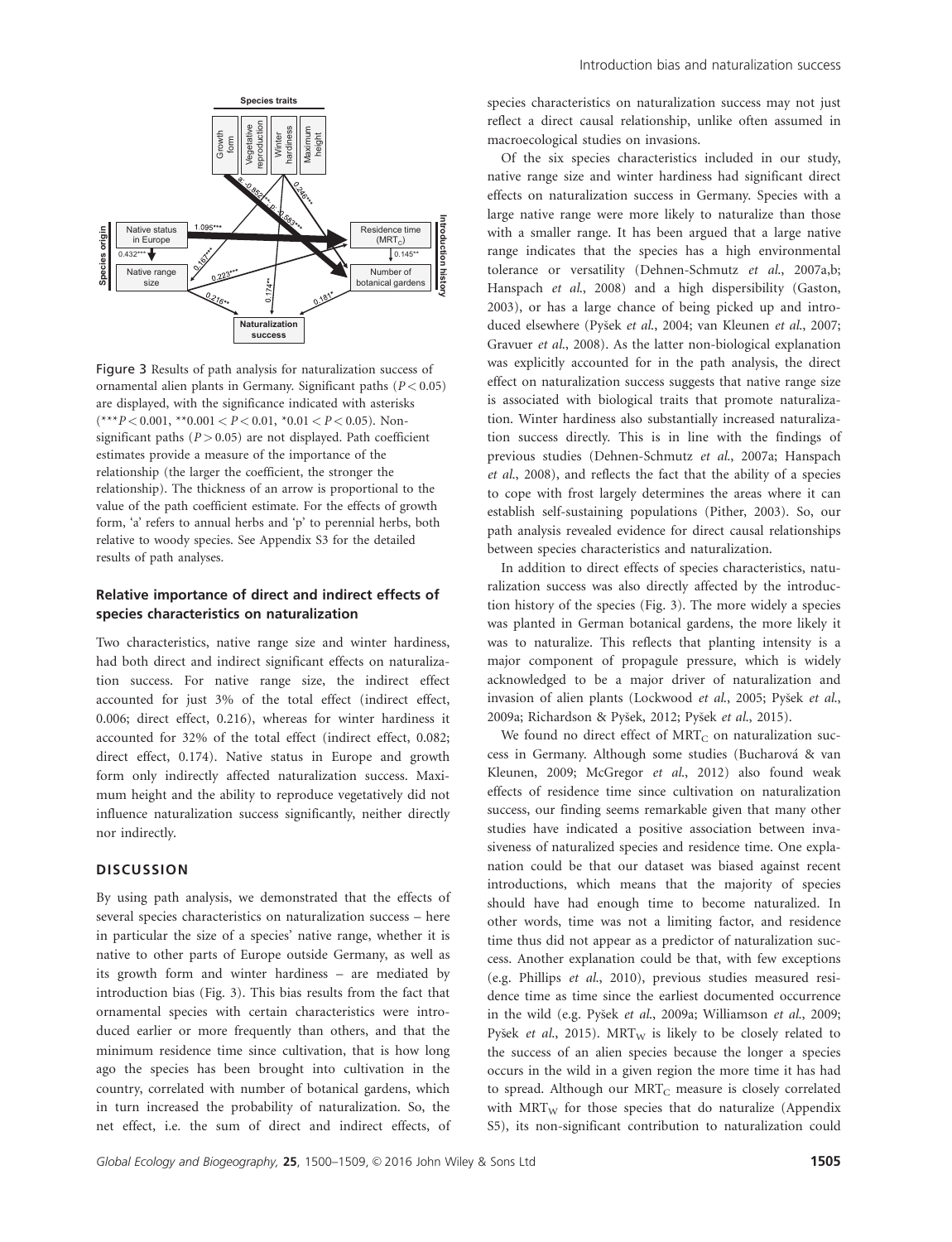

Figure 4 Introduction bias: observed relationship between (a) native status in Europe, (b, e) native range size, (c) growth form, and (d) winter hardiness, and (a–b)  $MRT_C$  or (c–e) number of botanical gardens. In (a), (d) and (e), solid circles show the mean values for Germany; error bars are the 95% confidence intervals; boxplots display the median and the interquartile range. On each graph, we provide the path coefficient estimate of the corresponding path, and its significance in brackets: \*\*\*P < 0.001; \*\*0.001 < P < 0.01;  $*0.01 < P < 0.05$ ; NS,  $P > 0.05$  (not significant). For the effects of growth form, 'a' refers to annual herbs and 'p' to perennial herbs, both relative to woody species. Note that native range size had no direct effect on number of botanical gardens (e) but had an indirect one through MRT<sub>C</sub> (Figs 3 & 4b), which contributes to the pattern in (c).

indicate that the majority of alien species introduced to cultivation fail to naturalize, irrespective of how long they have been present in cultivation.

Most European aliens were introduced earlier to Germany than non-European ones. It is likely that European aliens were more readily available, as they were easier to obtain due to geographical proximity (Pyšek et al., 2003). European origin was also positively related to native range size. This most likely reflects that many European aliens have a Eurasian or Mediterranean distribution (Pyšek et al., 2012), and therefore are native to a large number of regions. Although our path-analysis model accounted for this correlation, native range size was also directly positively associated with  $MRT_C$ . This indicates that native range size is not only indicative of biological characteristics that directly promote naturalization, but also that having a large native range increases the probability of being picked up and introduced elsewhere in the world. Thus, native range size promotes naturalization success directly and indirectly, via an introduction bias.

We also found evidence for an introduction bias with regard to two of the four species characteristics. In particular, growth form showed a strong introduction bias; annual and perennial herbs had much lower planting frequencies than woody species. Such an introduction bias may also have contributed to the reported lower probability of naturalization for annuals in other European countries, such as Great Britain (Dehnen-Schmutz et al., 2007b). It might also partly reflect that, because woody species have a longer life span than annual herbs and most perennial herbs, they have a lower turn-over in gardens. Plantings recorded over a relatively short time interval may therefore integrate actual plantings over a longer time period. Finally, hardier species were planted more frequently, suggesting that botanical gardens tend to prefer species that are more resistant to frost and thus do not require glasshouse protection in winter. Other studies also highlighted the role of winter hardiness for escape from gardens (Dehnen-Schmutz et al., 2007b) and for naturalization success (Hanspach et al., 2008). Here, we thus show for the first time that some of the associations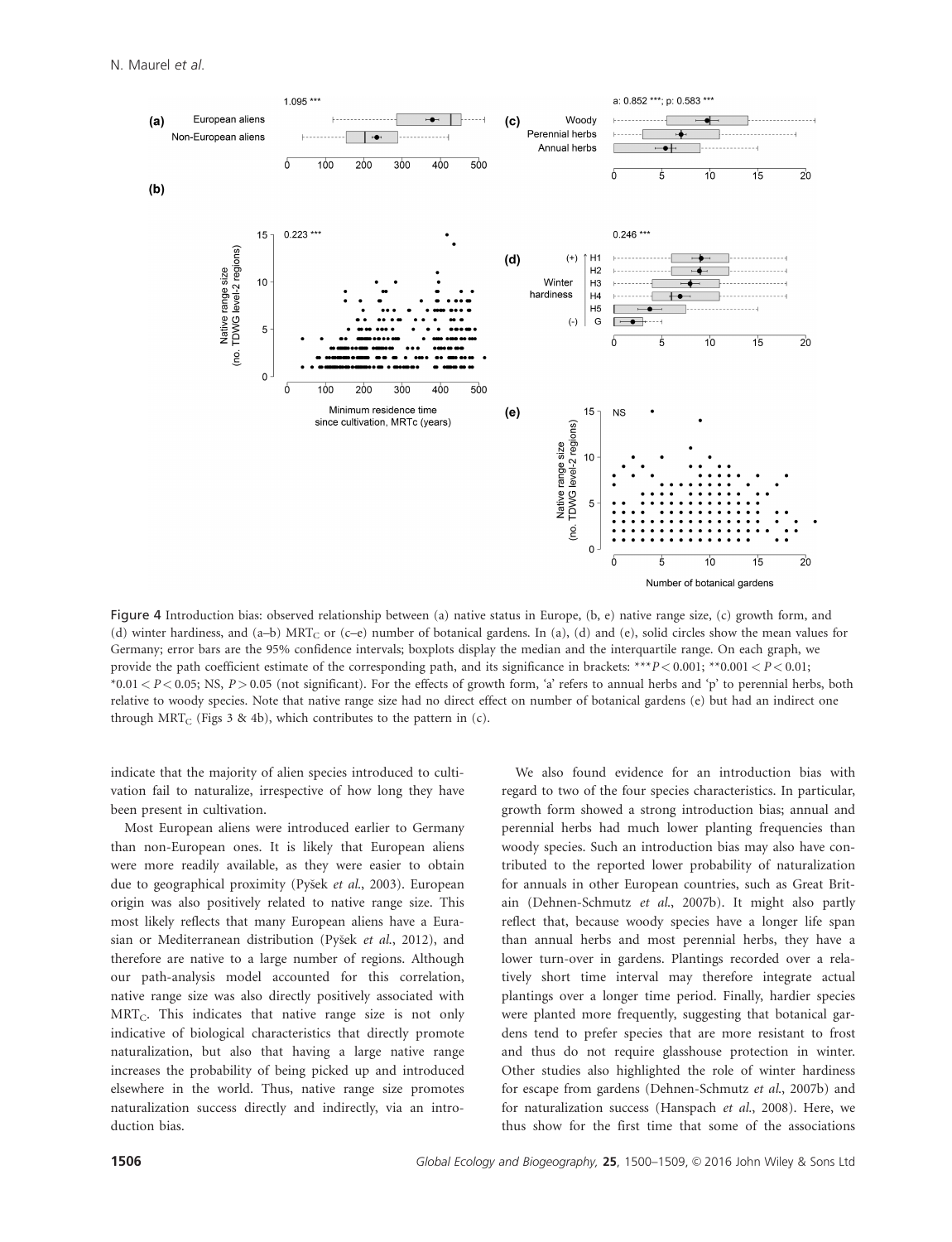between species characteristics and naturalization might at least partly reflect indirect effects through associations between species characteristics and planting intensity.

The amount of variation in naturalization success explained by our path-analysis model (26.9%) may seem relatively small, which suggests that we did not include all the important drivers of naturalization. It is nevertheless reasonably good for an analysis of this kind (see, e.g., Dehnen-Schmutz et al., 2007b; Küster et al., 2008; Pemberton & Liu, 2009), particularly given the small number of species characteristics and other drivers considered. The large amount of variation left unexplained could also indicate that we only partly captured the role of propagule pressure. The general scarcity of species-specific data on the different components of propagule pressure is an important limitation to disentangling the drivers of plant naturalization success. Not only are data on propagule size (sensu Lockwood et al., 2005) missing, but the nature of the data for propagule number (sensu Lockwood et al., 2005) can be very influential. Quantitative measures based on the frequency of marketing or planting are so far the best proxies available for large numbers of plant species. Both types of measures may vary substantially depending on the pool of sources (e.g. nursery catalogues, botanical garden records) used. Importantly, such data are typically available for one or a few points in time, all concentrated in the last few decades. Given that horticulture is subject to fashion trends and historical changes, any of those measures is unlikely to be constant over time (see, e.g., Dehnen-Schmutz et al., 2007a). In the absence of historical data from previous centuries, one must therefore assume that modern planting data reflect to a certain extent past plantings and thus past propagule pressure. The fact that we found significant effects of number of botanical gardens on naturalization success and of residence time on number of botanical gardens, gives support to this assumption. In this regard, the test for these relationships can be considered to be conservative, and it is thus likely that the true role of introduction history has been even larger than suggested by our results.

## **CONCLUSIONS**

For species characteristics to have substantial indirect effects on naturalization, there must at the same time be a significant introduction bias and an effect of time and/or frequency of introduction on naturalization success. Our dataset was a relatively small and biased sample of all ornamental alien plant species introduced to Germany, making our analysis a conservative test of the existence of introduction biases and of their consequences on naturalization success. Using path analysis, we detected an introduction bias with regard to several species characteristics. Because number of botanical gardens increased naturalization success directly, and residence time did so indirectly through a significant positive association with number of botanical gardens, several species characteristics examined in our study had indirect effects on

naturalization. The size and relative importance of direct and indirect effects depends partly on the data used. Although most of the indirect effects in our study were small in magnitude, the general consequences of an introduction bias could be large. When direct and indirect effects act in the same direction – as was the case for winter hardiness in our study – failure to recognize the existence of an introduction bias would lead to an overestimation of the true effect of species characteristics. Direct and indirect effects could also act in opposite directions, for example when a characteristic promotes naturalization success but species with that characteristic are avoided by gardeners. This could result in spurious relationships between species characteristics and naturalization success, or the direct and indirect effects could cancel out, and mask the true importance of a given characteristic. Therefore to gain a better understanding of what drives naturalization of alien species, we advocate a more systematic assessment of potential biases in the history of introduction of alien plants.

### ACKNOWLEDGEMENTS

M.v.K. and N.M. thank the DFG for funding (grant KL 1866/5- 1). P.P. was supported by project no. 14-36079G, Centre of Excellence PLADIAS (Czech Science Foundation), long-term research development project RVO 67985939 (The Czech Academy of Sciences), and acknowledges support from The Czech Academy of Sciences (Praemium Academiae award). We thank Wayne Dawson for English corrections.

## **REFERENCES**

- Bentler, P.M. (1990) Comparative fit indexes in structural models. Psychological Bulletin, 107, 238–246.
- Blackburn, T. & Duncan, R. (2001) Establishment patterns of exotic birds are constrained by non-random patterns in introduction. Journal of Biogeography, 28, 927–939.
- Blackburn, T.M., Pyšek, P., Bacher, S., Carlton, J.T., Duncan, R.P., Jarošík, V., Wilson, J.R.U. & Richardson, D.M. (2011) A proposed unified framework for biological invasions. Trends in Ecology and Evolution, 26, 333–339.
- Brummitt, R.K. (2001) World geographical scheme for recording plant distributions, 2nd edn. Hunt Institute for Botanical Documentation, Carnegie Mellon University, Pittsburgh, PA.
- Bucharová, A. & van Kleunen, M. (2009) Introduction history and species characteristics partly explain naturalization success of North American woody species in Europe. Journal of Ecology, 97, 230–238.
- Capellini, I., Baker, J., Allen, W.L., Street, S.E. & Venditti, C. (2015) The role of life history traits in mammalian invasion success. Ecology Letters, 18, 1099–1107.
- Cassey, P., Blackburn, T., Jones, K. & Lockwood, J. (2004a) Mistakes in the analysis of exotic species establishment: source pool designation and correlates of introduction success among parrots (Aves: Psittaciformes) of the world. Journal of Biogeography, 31, 277–284.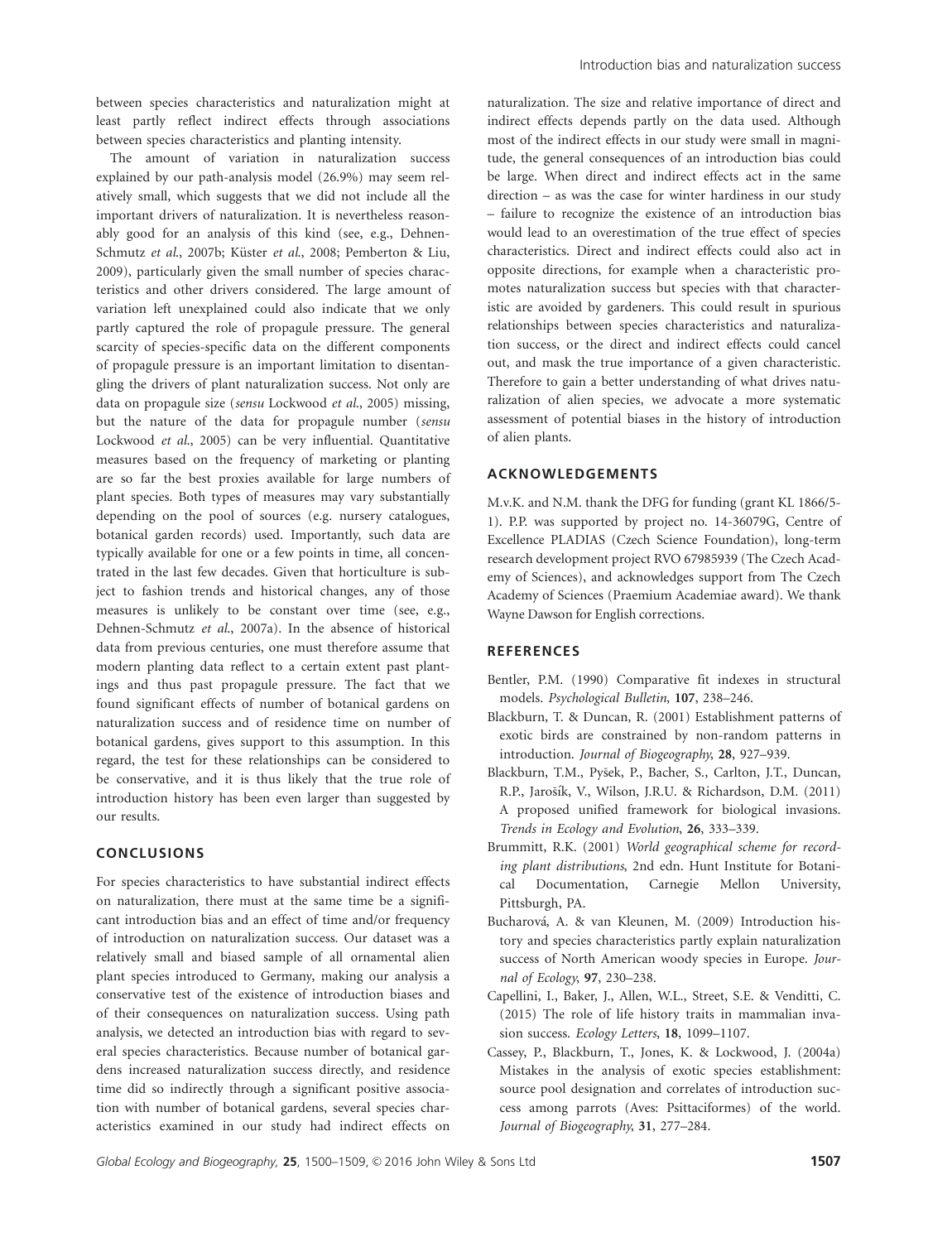N. Maurel et al.

- Cassey, P., Blackburn, T., Russell, G., Jones, K. & Lockwood, J. (2004b) Influences on the transport and establishment of exotic bird species: an analysis of the parrots (Psittaciformes) of the world. Global Change Biology, 10, 417–426.
- Cayuela, L., Granzow-de la Cerda, I., Albuquerque, F.S. & Golicher, D.J. (2012) TAXONSTAND: an R package for species names standardisation in vegetation databases. Methods in Ecology and Evolution, 3, 1078–1083.
- Chrobock, T., Kempel, A., Fischer, M. & van Kleunen, M. (2011) Introduction bias: cultivated alien plant species germinate faster and more abundantly than native species in Switzerland. Basic and Applied Ecology, 12, 244–250.
- Colautti, R. (2005) Are characteristics of introduced salmonid fishes biased by propagule pressure? Canadian Journal of Fisheries and Aquatic Sciences, 62, 950–959.
- Cullen, J., Knees, S. & Cubey, H.S. (2011) The European garden flora. A manual for the identification of plants cultivated in Europe, both out-of-doors and under glass, 2nd edn. Cambridge University Press, Cambridge.
- Dawson, W., Mndolwa, A.S., Burslem, D.F.R.P. & Hulme, P.E. (2008) Assessing the risk of plant invasions arising from collections in tropical botanical gardens. Biodiversity and Conservation, 17, 1979–1995.
- Dehnen-Schmutz, K., Touza, J., Perrings, C. & Williamson, M. (2007a) A century of the ornamental plant trade and its impact on invasion success. Diversity and Distributions, 13, 527–534.
- Dehnen-Schmutz, K., Touza, J., Perrings, C. & Williamson, M. (2007b) The horticultural trade and ornamental plant invasions in Britain. Conservation Biology, 21, 224–231.
- Diez, J.M., Williams, P.A., Randall, R.P., Sullivan, J.J., Hulme, P.E. & Duncan, R.P. (2009) Learning from failures: testing broad taxonomic hypotheses about plant naturalization. Ecology Letters, 12, 1174–1183.
- Donaldson, J.E., Hui, C., Richardson, D.M., Robertson, M.P., Webber, B.L. & Wilson, J.R.U. (2014) Invasion trajectory of alien trees: the role of introduction pathway and planting history. Global Change Biology, 20, 1527–1537.
- Gaston, K.J. (2003) The structure and dynamics of geographic ranges. Oxford University Press, Oxford.
- Gravuer, K., Sullivan, J.J., Williams, P.A. & Duncan, R.P. (2008) Strong human association with plant invasion success for Trifolium introductions to New Zealand. Proceedings of the National Academy of Sciences USA, 105, 6344–6349.
- Hanspach, J., Kühn, I., Pyšek, P., Boos, E. & Klotz, S. (2008) Correlates of naturalization and occupancy of introduced ornamentals in Germany. Perspectives in Plant Ecology, Evolution and Systematics, 10, 241–250.
- Hu, L.T. & Bentler, P.M. (1999) Cutoff criteria for fit indexes in covariance structure analysis: conventional criteria versus new alternatives. Structural Equation Modeling, 6, 1–55.
- van Kleunen, M., Johnson, S.D. & Fischer, M. (2007) Predicting naturalization of southern African Iridaceae in other regions. Journal of Applied Ecology, 44, 594–603.
- van Kleunen, M., Weber, E. & Fischer, M. (2010a) A metaanalysis of trait differences between invasive and noninvasive plant species. Ecology Letters, 13, 235–245.
- van Kleunen, M., Dawson, W., Schlaepfer, D., Jeschke, J.M. & Fischer, M. (2010b) Are invaders different? A conceptual framework of comparative approaches for assessing determinants of invasiveness. Ecology Letters, 13, 947-958.
- van Kleunen, M., Dawson, W. & Maurel, N. (2015a) Characteristics of successful alien plants. Molecular Ecology, 24, 1954–1968.
- van Kleunen, M., Dawson, W., Essl, F. et al. (2015b) Global exchange and accumulation of non-native plants. Nature, 525, 100–103.
- Krausch, H.D. (2003) "Kaiserkron und Päonien rot ..." Von der Entdeckung und Einführung unserer Gartenblumen. Dölling und Galitz Verlag GmbH, Munich.
- Kueffer, C., Pyšek, P. & Richardson, D.M. (2013) Integrative invasion science: model systems, multi-site studies, focused meta-analysis and invasion syndromes. New Phytologist, 200, 615–633.
- Küster, E., Kühn, I., Bruelheide, H. & Klotz, S. (2008) Trait interactions help explain plant invasion success in the German flora. Journal of Ecology, 96, 860–868.
- Lambdon, P.W., Pyšek, P., Basnou, C. et al. (2008) Alien flora of Europe: species diversity, temporal trends, geographical patterns and research needs. Preslia, 80, 101–149.
- Leadley, P., Pereira, H.M., Fernandez-Manjarrés, J.F., Proença, V., Scharlemann, J.P.W. & Walpole, M.J. (2010) Biodiversity scenarios: projections of 21st century change in biodiversity and associated ecosystem services. Technical report for the Global Biodiversity Outlook 3. Secretariat of the Convention on Biological Diversity, Montreal, QC.
- Lockwood, J.L., Cassey, P. & Blackburn, T. (2005) The role of propagule pressure in explaining species invasions. Trends in Ecology and Evolution, 20, 223–228.
- McGregor, K.F., Watt, M.S., Hulme, P.E. & Duncan, R.P. (2012) What determines pine naturalization: species traits, climate suitability or forestry use? Diversity and Distributions, 18, 1013–1023.
- Muthén, L.K. & Muthén, B.O. (1998-2010) MPlus user's guide, 6th edn. Muthén and Muthén, Los Angeles, CA.
- Nakagawa, S. (2015) Missing data: mechanisms, methods, and messages. Ecological statistics: contemporary theory and application (ed. by G.A. Fox, S. Negrete-Yankelevich and V.J. Sosa), pp. 81–105. Oxford University Press, Oxford.
- Pemberton, R.W. & Liu, H. (2009) Marketing time predicts naturalization of horticultural plants. Ecology, 90, 69–80.
- Phillips, M.L., Murray, B.R., Leishman, M.R. & Ingram, R. (2010) The naturalization to invasion transition: are there introduction-history correlates of invasiveness in exotic plants of Australia? Austral Ecology, 35, 695–703.
- Pither, J. (2003) Climate tolerance and interspecific variation in geographic range size. Proceedings of the Royal Society B: Biological Sciences, 270, 475–481.
- Pyšek, P. & Jarošík, V. (2005) Residence time determines the distribution of alien plants. Invasive plants: ecological and agricultural aspects (ed. by S. Inderjit), pp. 77–96. Birkhäuser Verlag, Basel.